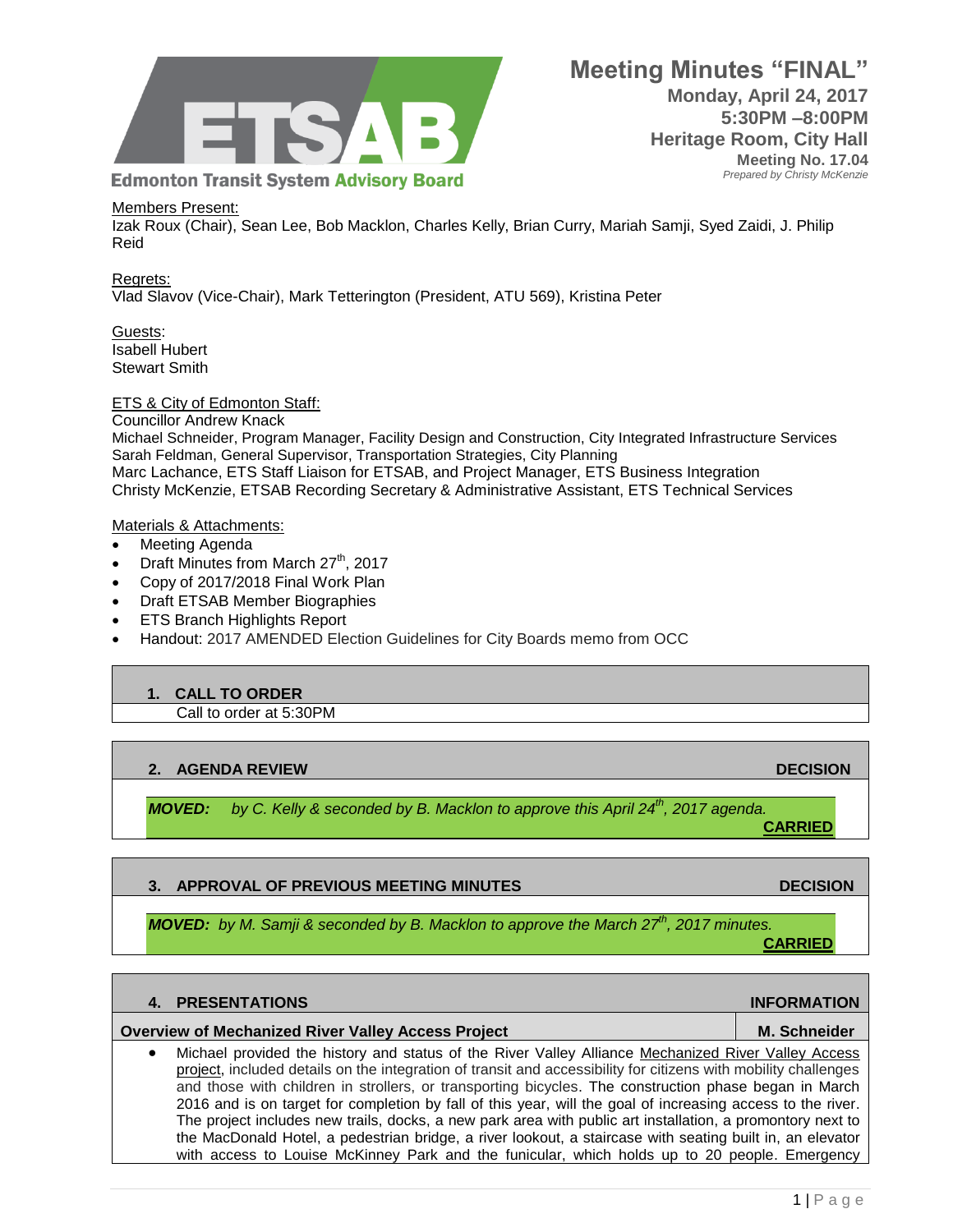cameras, lighting, automatic locks and other safety features were highlighted, with hours of operation expected to align with all City park hours of 7:00 AM to 11:00 PM.

- Question and answer period followed, and included:
	- River lookout glass graphic or marking for visually impaired.
		- Discussion around requirements and plans for maintenance. [Doppelmayr](http://www.fis-ski.com/mm/Document/documentlibrary/General/07/26/02/LeadersSeminar2015-DoppelmayrGaraventa_English.pdf) will be supplying and maintaining the funicular and the elevator.

#### **Overview of Transit Strategy Report to UPC (June 7, 2017) S. Feldman**

- In November 2016, the Transit Strategy report to Council provided alignment to the strategic objectives, and identified the values of citizens for transit as *mobility, connectivity, integration, and sustainability.* The characteristics or attributes of the system were identified as *fast, safe, convenient and reliable*, and the policy framework was defined. In June 2017, the focus of the report on the Transit Strategy will be specific actions for support and approval by Council.
- Eighteen measures to track progress (key performance indicators) have been identified in relation to the actions proposed, such as number of street intersections per square kilometre in new neighbourhoods, cost recovery ratio, number of routes per platform hour, on time performance, and staff engagement/satisfaction.
- Conceptual designs of the proposed city-wide Primary Transit Network, Frequent Transit Network and local transit network for NE and Heritage Valley were presented.
- Some items presented include:
	- 1. Interdependency of City's development planning with public transit. This involves processes for incorporation of transit in neighbourhood planning, and development of a Station Access Strategy (i.e. building on the Park & Ride Strategy).
	- 2. Standardization of funding and fare structure, including fare policies and procedures.
		- Cost recovery target for the overall system will be included at 45-50%.
		- Transparent, simplified fare structure including standardized discount multipliers for different groups.
		- Exploration of scaled fares at the regional level and related public communication strategy, especially in anticipation of implementation of the Smart Fare system.
	- 3. Network design changes and market response.
		- Inner area riders value focus on frequency, and outer area riders value shorter overall trip time (express routes). Therefore, the proposal will offer layers of service based on demand, including exploring partnerships with third party companies in low demand areas.
		- Focuses on planning strategy for projecting future demand/forecasting.
		- Focuses on improving the passenger waiting environment.
		- Focuses on TOD and Park & Ride.
		- Infrastructure improvements feasibility study for priority measures for frequent transit network and rapid bus corridors.
		- LRT growth downtown circulator including Metro Line extension to Blatchford and West Valley Line.
	- 4. Customer Experience
		- Safety and Security publishing statistical reports to the public, and addressing root causes of recurring issues (i.e. extreme weather protocols).
		- Standard training for front line staff, and exploring idea of station managers
		- Customer Charter and related update to the Transit Bylaw.
		- **Standardize how complaints are tracked, resolved, and reported.**
		- Strategy for timely service alert communications to riders.
		- Expand partnerships with sporting events (similar to the partnership with Eskimos).
		- Engaging customers during development and implementation of Smart Fare program.
	- 5. Developing Organizational Capacity
		- **Support for adaptation to changing technology**
		- Development of a Technology Road Map
		- Planning for Automated Vehicles
		- **HR Strategy**
		- Renewal of vehicles and infrastructure
		- Increased advocacy for funding from higher levels of government
- Question and answer period followed.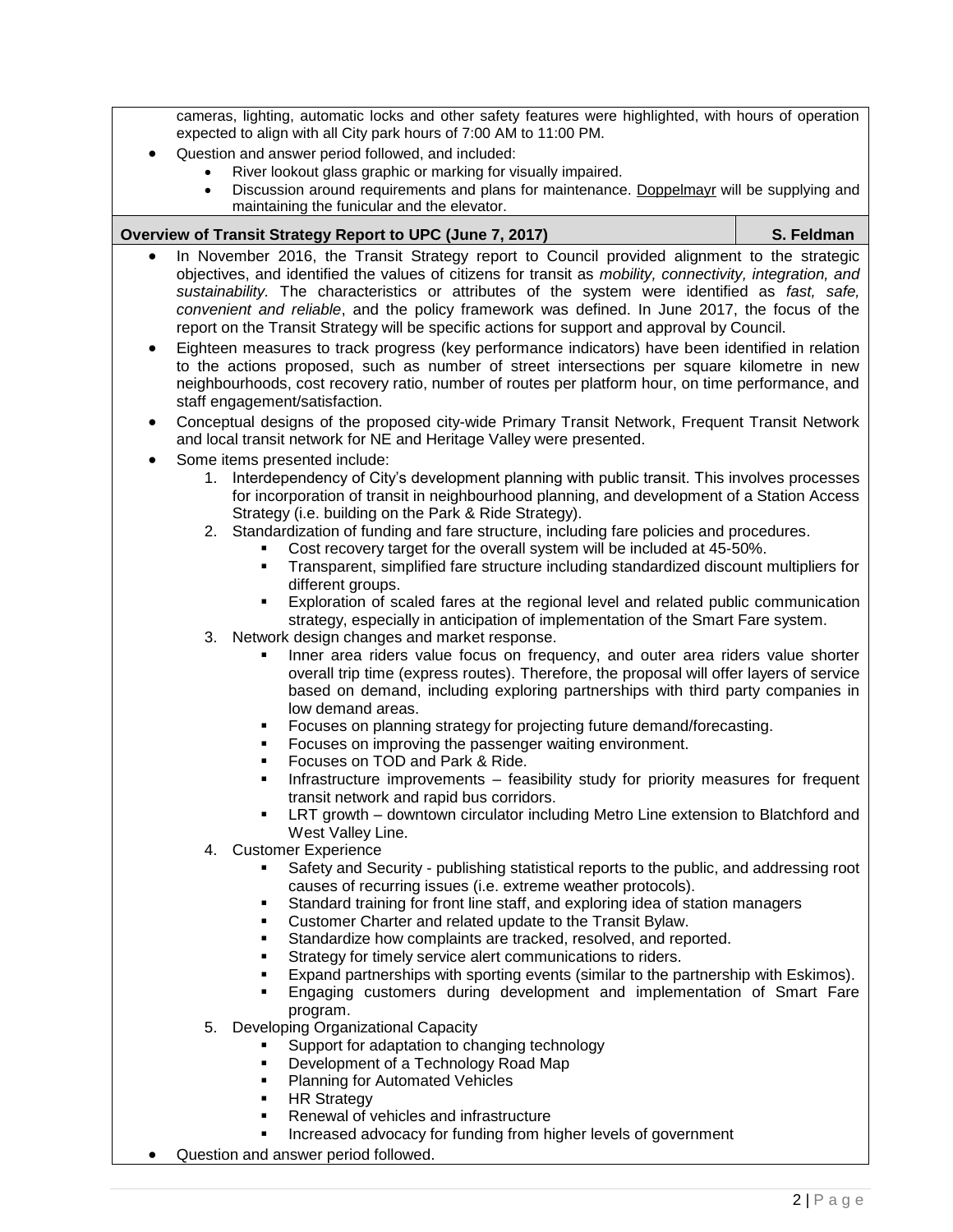| Discussion around redesigning public facing system maps for wayfinding. This was<br>noted to be actionable within the customer information portion of the strategy, with<br>plans to include a detailed review of all paper and electronic information.<br>. Timelines for the rollout of the strategy were discussed with start planned for<br>summer of 2017 and initiation of changes dependent on Valley Line LRT<br>construction extending into 2020. |
|------------------------------------------------------------------------------------------------------------------------------------------------------------------------------------------------------------------------------------------------------------------------------------------------------------------------------------------------------------------------------------------------------------------------------------------------------------|
| Discussion around Cost Recovery Ratio.                                                                                                                                                                                                                                                                                                                                                                                                                     |
| Methodology and tools for forecasting future ridership were discussed.                                                                                                                                                                                                                                                                                                                                                                                     |
| Strategy for continuous improvements to the network design was discussed with<br>goal of keeping up with changing demographics of ridership.                                                                                                                                                                                                                                                                                                               |
| Sarah will send additional follow up materials for distribution to the Board which will                                                                                                                                                                                                                                                                                                                                                                    |
| also be posted as updates on the Transit Strategy webpage shortly.                                                                                                                                                                                                                                                                                                                                                                                         |

# **5.** REQUEST FOR APPROVAL **DECISION**

## **n/a**

|                            | <b>6. SUB-COMMITTEE UPDATES</b>                                                                                                                                                                                                                                                                                                    | <b>INFORMATION</b> |
|----------------------------|------------------------------------------------------------------------------------------------------------------------------------------------------------------------------------------------------------------------------------------------------------------------------------------------------------------------------------|--------------------|
|                            | <b>Transit Innovation</b>                                                                                                                                                                                                                                                                                                          | I. Roux            |
|                            | No meetings were held in April. A meeting will be held in May with discussion around BRT.                                                                                                                                                                                                                                          |                    |
|                            | <b>Heated Shelters</b>                                                                                                                                                                                                                                                                                                             | K. Peter           |
| $\bullet$                  | Izak to circulate to the members for feedback for the final draft for approval at the May general<br>meeting of the Board.                                                                                                                                                                                                         |                    |
| <b>Transit and Tourism</b> |                                                                                                                                                                                                                                                                                                                                    | S. Lee             |
| $\bullet$                  | The draft final report for this sub-committee is nearing completion. Input from a few members is<br>pending.<br>On April 24 <sup>th</sup> sub-committee members met with three management staff at Edmonton International<br>Airport. They learned that the EIA Outlet Mall is opening in May or June, and transport services will |                    |
|                            | be needed for both workers and visitors.                                                                                                                                                                                                                                                                                           |                    |
|                            |                                                                                                                                                                                                                                                                                                                                    |                    |
| 7.                         | <b>NEW BUSINESS</b>                                                                                                                                                                                                                                                                                                                | <b>INFORMATION</b> |
|                            | OCC Communication, re: 2017 Council Election Guidelines for Board Members                                                                                                                                                                                                                                                          | I. Roux            |
|                            | Izak acknowledged receipt on behalf of the Board of the communication distributed by Office of the<br>City clerk to all Boards, Committees, and Commissions regarding 2017 Council Election Guidelines<br>for Members, with reminder to review and act in accordance.                                                              |                    |
|                            | Review of Final Work Plan for 2017 - 2018 term                                                                                                                                                                                                                                                                                     | I. Roux            |
| $\bullet$                  | Izak requested Automated Vehicle and Gondola/Cable Car sub-committee leads to prepare for May<br>start as per work plan. All members were tasked to sign up for at least one prior to the May General<br>meeting.<br>Izak requested members assigned to monitor status of development of Route 747, and the 10 year                |                    |
|                            | Capital Investment Agenda to initiate contact with ETS.                                                                                                                                                                                                                                                                            |                    |
|                            | <b>New Members and Orientation Session Dates</b>                                                                                                                                                                                                                                                                                   | I. Roux            |
|                            | Request to reappointed members to review and update Draft ETSAB Member Biographies for<br>updates to submit for posting to the web page by May 2, 2017.<br>Members present confirmed either May 16 or May 18 could be accommodated for an orientation                                                                              |                    |
|                            | session, with May 18 <sup>th</sup> generally preferred.                                                                                                                                                                                                                                                                            |                    |
|                            | Debrief of Spring Luncheon with Councilors on April 19, 2017                                                                                                                                                                                                                                                                       | I. Roux            |
|                            | It was noted that the date seemed to allow for more Councilors to attend.                                                                                                                                                                                                                                                          |                    |

- The conversations around automated vehicles and BRT were noted to be of particular interest.
- Selection of a date for the fall meeting to be set at the June general meeting.